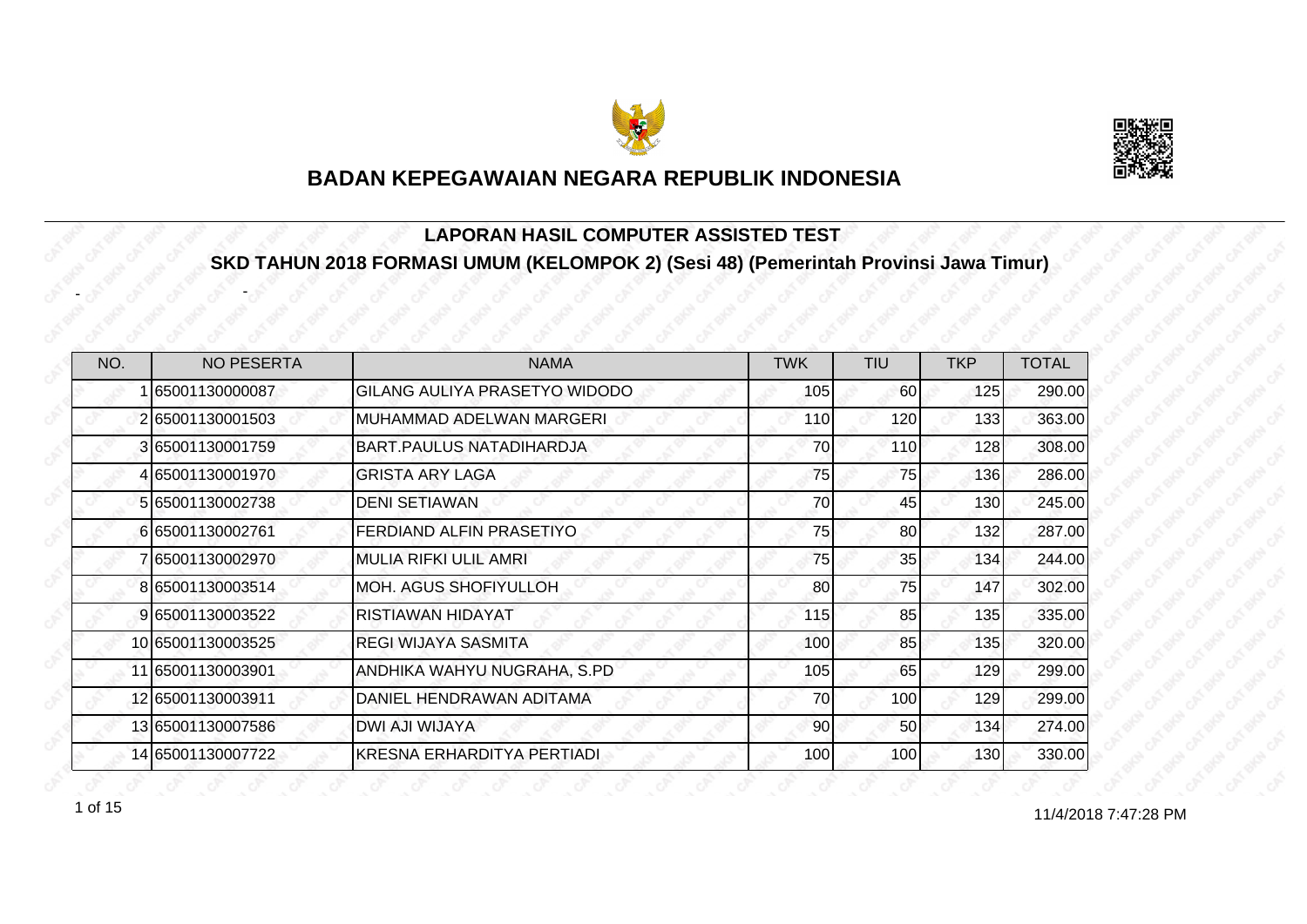



|  | 15 65001130007766 | M. AMRI ARDHI                     | 65  | 80              | 121 | 266.00 |
|--|-------------------|-----------------------------------|-----|-----------------|-----|--------|
|  | 16 65001130007778 | YUDHA ADIYAKSA PRATAMA            | 95  | 60              | 126 | 281.00 |
|  | 17 65001130008054 | <b>ACHMAD DWI ARIYANTO NADJIB</b> | 80  | 50              | 120 | 250.00 |
|  | 18 65001130008144 | <b>MAULANA IDHAM CHOLID</b>       | 100 | 75              | 116 | 291.00 |
|  | 19 65001130008601 | ANGGARA ELSA BAKHTIAR             | 115 | 70              | 139 | 324.00 |
|  | 20 65001130008603 | <b>DENI TUESWANDONO</b>           | 95  | 85              | 135 | 315.00 |
|  | 21 65001130009647 | DANANG AGUNG KURNIAWAN            | 95  | 90I             | 119 | 304.00 |
|  | 22 65001130009751 | <b>WAHYU SETYO LAKSONO</b>        | 110 | 90              | 116 | 316.00 |
|  | 23 65001130010911 | ALFEUS ANTON FREDIANTO            | 110 | 90              | 144 | 344.00 |
|  | 24 65001130010912 | FERY ARDIAGA PUTRA.S.SPD          | 90  | 90 <sub>l</sub> | 133 | 313.00 |
|  | 25 65001130010913 | HENRY AGUNG SETIAWAN THAMIN       | 90  | 85              | 114 | 289.00 |
|  | 26 65001130010914 | <b>MUCHAMAD LUTFI NASIR</b>       | 115 | 75              | 130 | 320.00 |
|  | 27 65001130010916 | <b>PANJI RAMDANI</b>              | 60  | 45              | 144 | 249.00 |
|  | 28 65001130011574 | ADITYO CAHYO NUGROHO              | 95  | 60              | 131 | 286.00 |
|  | 29 65001130012259 | <b>MOCHAMAD FAIZAL</b>            | 70  | 60              | 118 | 248.00 |
|  | 30 65001130012265 | <b>DEBY SUDARMIANTO</b>           | 90  | 65              | 140 | 295.00 |
|  | 31 65001130012579 | <b>ANDRI PRABOWO</b>              | 85  | 75              | 122 | 282.00 |
|  | 32165001130013533 | IRKHAM FARID ARIYADI              | 100 | 70              | 107 | 277.00 |
|  | 33 65001130013565 | <b>MISBAKHUL MUNIR</b>            | 105 | 85              | 109 | 299.00 |
|  | 34 65001130013592 | PRADANA YUDI PRASETIYO            | 85  | 125             | 118 | 328.00 |

11/4/2018 7:47:28 PM 2 of 15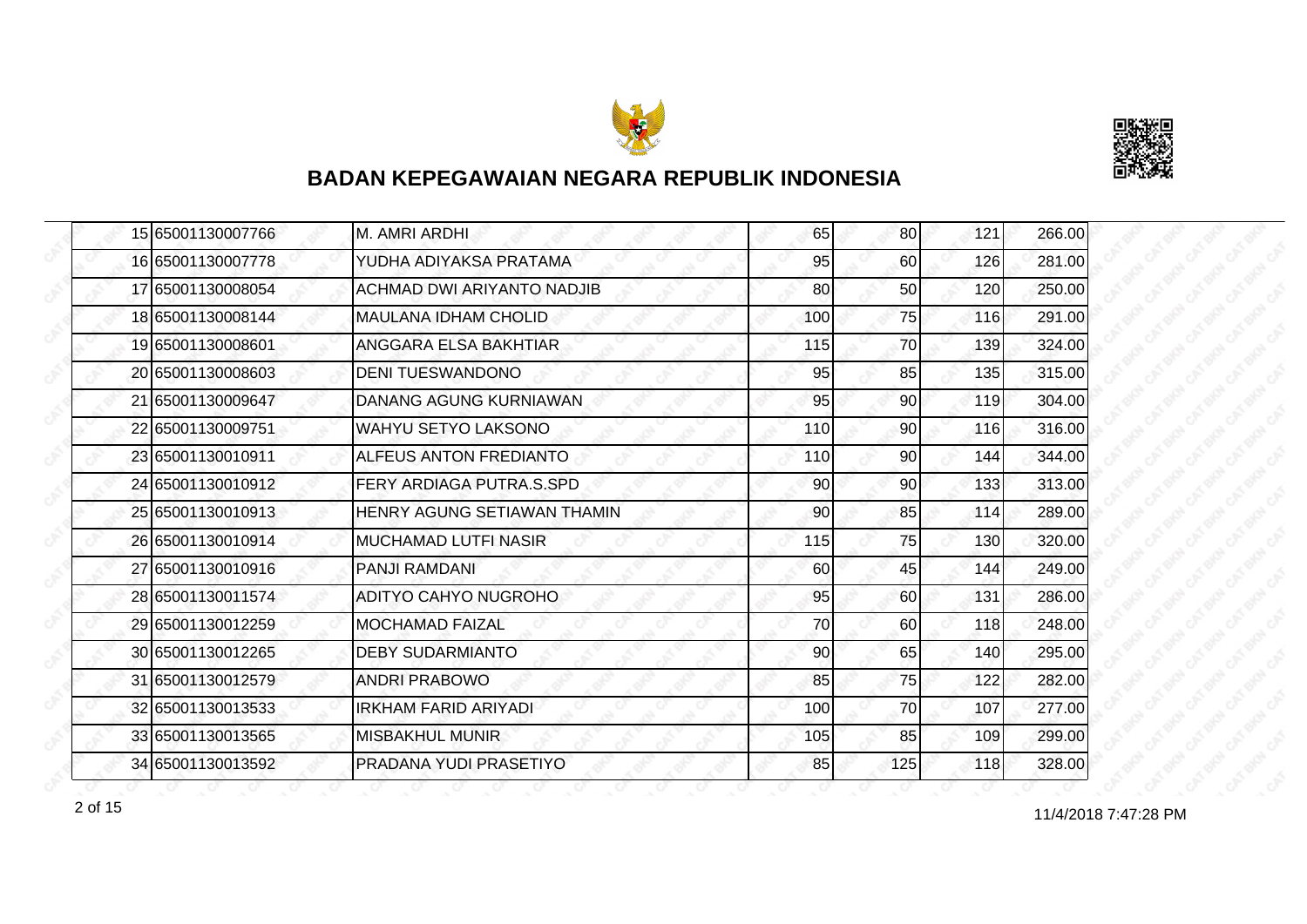



|  | 35 65001130013596 | PURUHITO BANGKIT WIRANATA       | 115 | 95  | 146 | 356.00 |
|--|-------------------|---------------------------------|-----|-----|-----|--------|
|  | 36 65001130016273 | <b>GALIH TEGAR WINANDI</b>      | 80  | 95  | 121 | 296.00 |
|  | 37 65001130016309 | <b>TEGUH PRASETYO</b>           | 105 | 90  | 125 | 320.00 |
|  | 38 65001130016367 | DODIK DARYONO, S.Pd             | 80  | 25  | 135 | 240.00 |
|  | 39 65001130016372 | <b>HARIS PRASETYO</b>           | 100 | 75  | 136 | 311.00 |
|  | 40 65001130016382 | <b>IMAM BAIHAOL</b>             | 75  | 60  | 105 | 240.00 |
|  | 41 65001130016387 | <b>ACHMAD SYAIFUL</b>           | 95  | 65  | 135 | 295.00 |
|  | 42 65001130016514 | ALI FANDI KURNIAWAN             | 65  | 90  | 128 | 283.00 |
|  | 43 65001230000069 | <b>MELINDA GULTOM</b>           | 55  | 65  | 113 | 233.00 |
|  | 44 65001230000084 | <b>ANDINI SOFIANY</b>           | 105 | 75  | 141 | 321.00 |
|  | 45 65001230000107 | MAHARDHINI LAKSHMININGTYAS      | 85  | 80  | 139 | 304.00 |
|  | 46 65001230000226 | PENI DINAR SUMIRAT              | 90  | 70  | 136 | 296.00 |
|  | 47 65001230000544 | <b>ARINI KHUSNAWATI</b>         | 105 | 90  | 135 | 330.00 |
|  | 48 65001230000621 | EKA APRILIYANTI                 | 95  | 95  | 146 | 336.00 |
|  | 49 65001230000631 | <b>ERLYN ARGIANITA</b>          | 95  | 75  | 85  | 255.00 |
|  | 50 65001230000800 | <b>ANNA SAQINAH</b>             | 70  | 75  | 136 | 281.00 |
|  | 51 65001230000960 | <b>DEASY TRI SULISTYORINI</b>   | 65  | 65  | 135 | 265.00 |
|  | 52 65001230001031 | EKA YANUARTINI.                 | 95  | 110 | 124 | 329.00 |
|  | 53 65001230001118 | <b>AYU ARZIA RACHMAWANTI</b>    | 100 | 70  | 137 | 307.00 |
|  | 54 65001230001187 | <b>DIAN RATNA SARI SAFRUDIN</b> | 95  | 65  | 141 | 301.00 |

11/4/2018 7:47:28 PM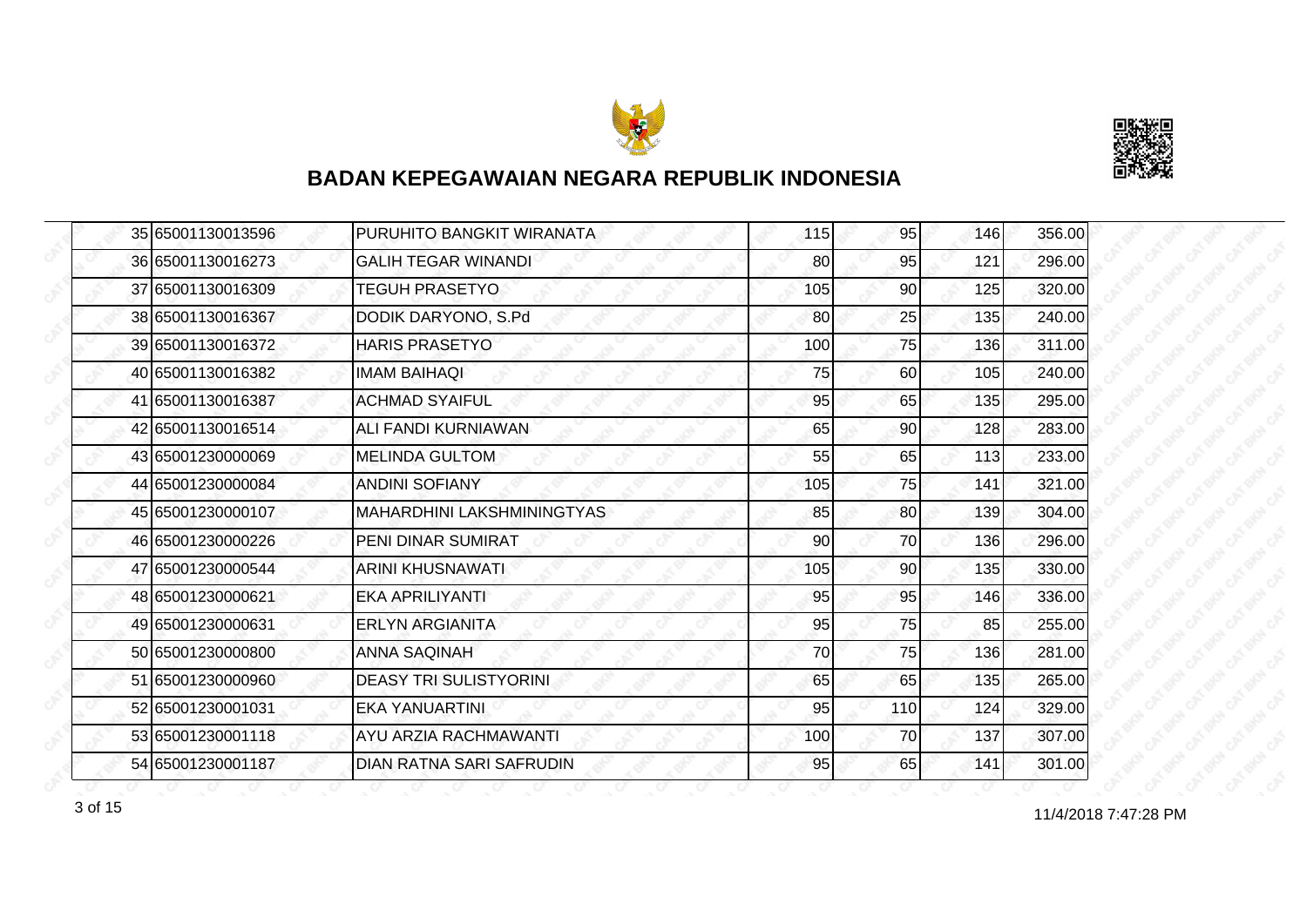



|  | 55 65001230001489 | SITI MUSYARROFAH                | 95  | 60              | 136 | 291.00 |
|--|-------------------|---------------------------------|-----|-----------------|-----|--------|
|  | 56 65001230001549 | SITI NURAINI AZIZAH             | 100 | 70              | 139 | 309.00 |
|  | 57 65001230001660 | YUANITA DEWI ANTIKA             | 100 | 90              | 117 | 307.00 |
|  | 58 65001230001834 | <b>RISMA NILAM SARI</b>         | 90  | 85              | 132 | 307.00 |
|  | 59 65001230001838 | LUTFIA PRATIDINA                | 85  | 70              | 135 | 290.00 |
|  | 60 65001230001862 | YESSYCA ARYSVIANTI              | 85  | 105             | 126 | 316.00 |
|  | 61 65001230002046 | YULI AMALIYA                    | 130 | 95              | 134 | 359.00 |
|  | 62 65001230002277 | AZIZAH RIZQA LAZUARDI IRRIYANTO | 95  | 65              | 132 | 292.00 |
|  | 63 65001230002298 | <b>WELLA ASMARADANA</b>         | 110 | 60              | 127 | 297.00 |
|  | 64 65001230002303 | <b>VINDY VRAMITA VIANA DEVI</b> | 95  | 45              | 113 | 253.00 |
|  | 65 65001230002317 | <b>BUNGA NITA</b>               | 85  | 80              | 140 | 305.00 |
|  | 66 65001230002448 | DEA AMANDA                      | 110 | 70              | 128 | 308.00 |
|  | 67 65001230002689 | <b>AJWALA SASADHARA</b>         | 70  | 75              | 122 | 267.00 |
|  | 68 65001230002705 | <b>INDAH KUSUMANING JATI</b>    | 100 | 90 <sub>0</sub> | 134 | 324.00 |
|  | 69 65001230002851 | <b>INTANNIA CAHYASARI</b>       | 95  | 90              | 127 | 312.00 |
|  | 70 65001230003497 | TIARA FRESHCA DEWI SUMARTONO    | 80  | 120             | 146 | 346.00 |
|  | 71 65001230003761 | <b>HILDA FERINA HARTONO</b>     | 80  | 45              | 127 | 252.00 |
|  | 72 65001230004116 | <b>SITI FATIMAH</b>             | 85  | 55              | 130 | 270.00 |
|  | 73 65001230004321 | <b>ARUM KINANTHI</b>            | 110 | 65              | 140 | 315.00 |
|  | 74 65001230004350 | <b>FAIRINA FITRIANI</b>         | 120 | 100             | 115 | 335.00 |

4 of 15 11/4/2018 7:47:28 PM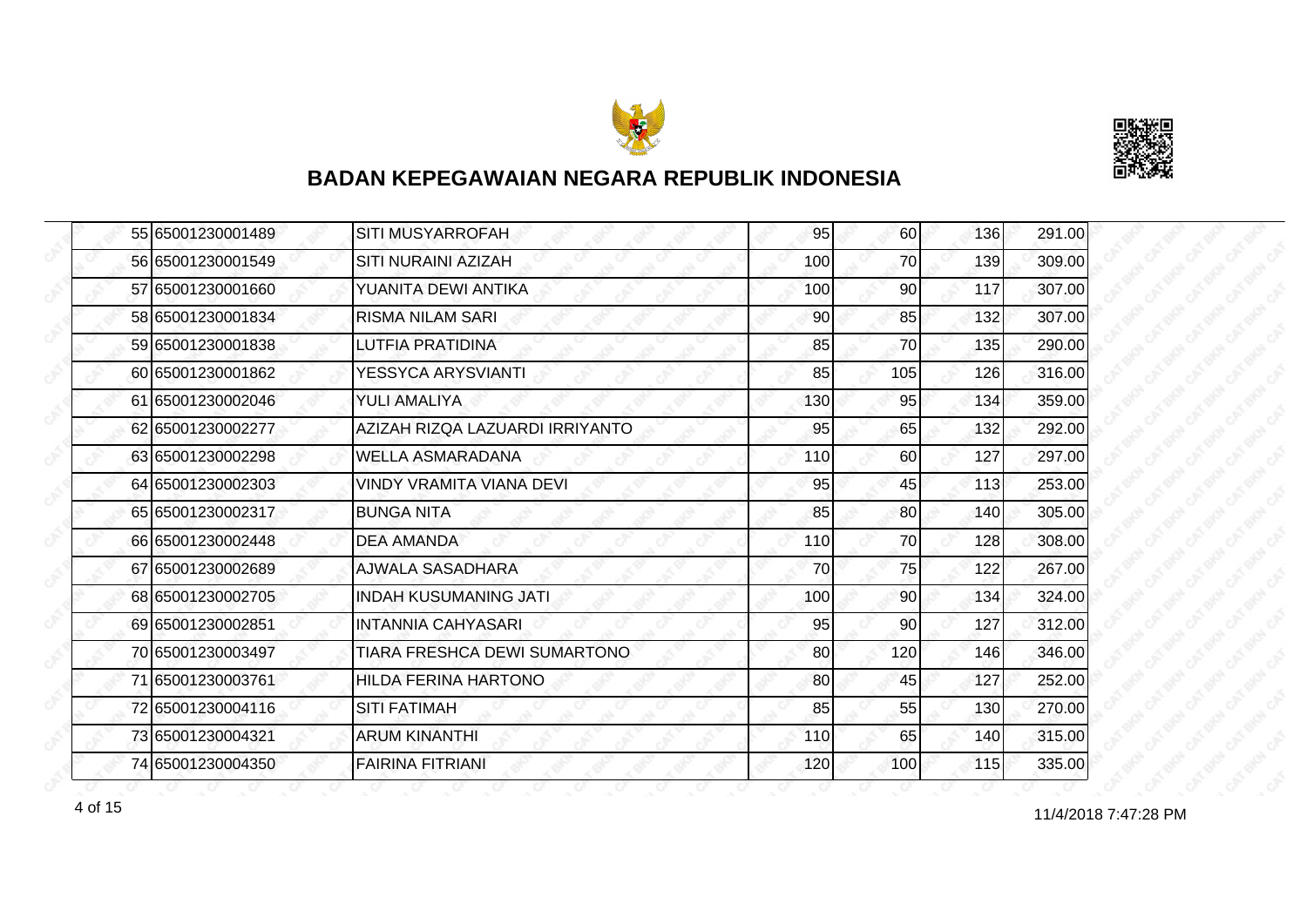



|  | 75 65001230004396 | <b>GRESLI THALITA RAHMA</b>   | 80  | 60              | 128 | 268.00 |
|--|-------------------|-------------------------------|-----|-----------------|-----|--------|
|  | 76 65001230004756 | <b>HIDA MAULINA FURQON</b>    | 105 | 95              | 132 | 332.00 |
|  | 77 65001230004764 | KUNTHI HANDAYANI              | 90  | 85              | 120 | 295.00 |
|  | 78 65001230004802 | PRATIWI NOVIDAYANTI           | 80  | 70              | 129 | 279.00 |
|  | 79 65001230004806 | <b>QORY SUSANTI PUTRI</b>     | 115 | 85              | 137 | 337.00 |
|  | 80 65001230004827 | TRANIKA RAHMA                 | 60  | 70              | 106 | 236.00 |
|  | 81 65001230004838 | <b>TYAPATRA DWI RANGGA</b>    | 85  | 85              | 134 | 304.00 |
|  | 82 65001230004844 | YULIA ANGGRAENI               | 80  | 100             | 119 | 299.00 |
|  | 83 65001230004952 | KHOFIA RATNA PERTIWI          | 70  | 60              | 136 | 266.00 |
|  | 84 65001230005363 | <b>TANTY NOFITARINI</b>       | 85  | 75              | 149 | 309.00 |
|  | 85 65001230005734 | HANA WIDAMAWATI               | 85  | 75              | 137 | 297.00 |
|  | 86 65001230005735 | <b>ENY STYONINGASIH</b>       | 90  | 70              | 124 | 284.00 |
|  | 87 65001230005739 | <b>DITA MUSTIKASARI</b>       | 80  | 90 <sub>0</sub> | 129 | 299.00 |
|  | 88 65001230005742 | DELELA STEIPHANI QORI S PUTRI | 75  | 75              | 129 | 279.00 |
|  | 89 65001230005744 | OKTAVIANI ZAHRAH GUNARTI      | 85  | 75              | 138 | 298.00 |
|  | 90 65001230005747 | <b>SISKA ETIKA SARI</b>       | 110 | 110             | 134 | 354.00 |
|  | 91 65001230005750 | <b>RIZA FAJARINA</b>          | 100 | 95              | 118 | 313.00 |
|  | 92 65001230005751 | RESTIANA MOERIYANDANI         | 65  | 100             | 126 | 291.00 |
|  | 93 65001230005755 | <b>RENI NURIDA</b>            | 65  | 60              | 107 | 232.00 |
|  | 94 65001230005795 | NUGRAHANI PRATAMANINGTYAS     | 85  | 90              | 145 | 320.00 |

f of 15 and 11/4/2018 7:47:28 PM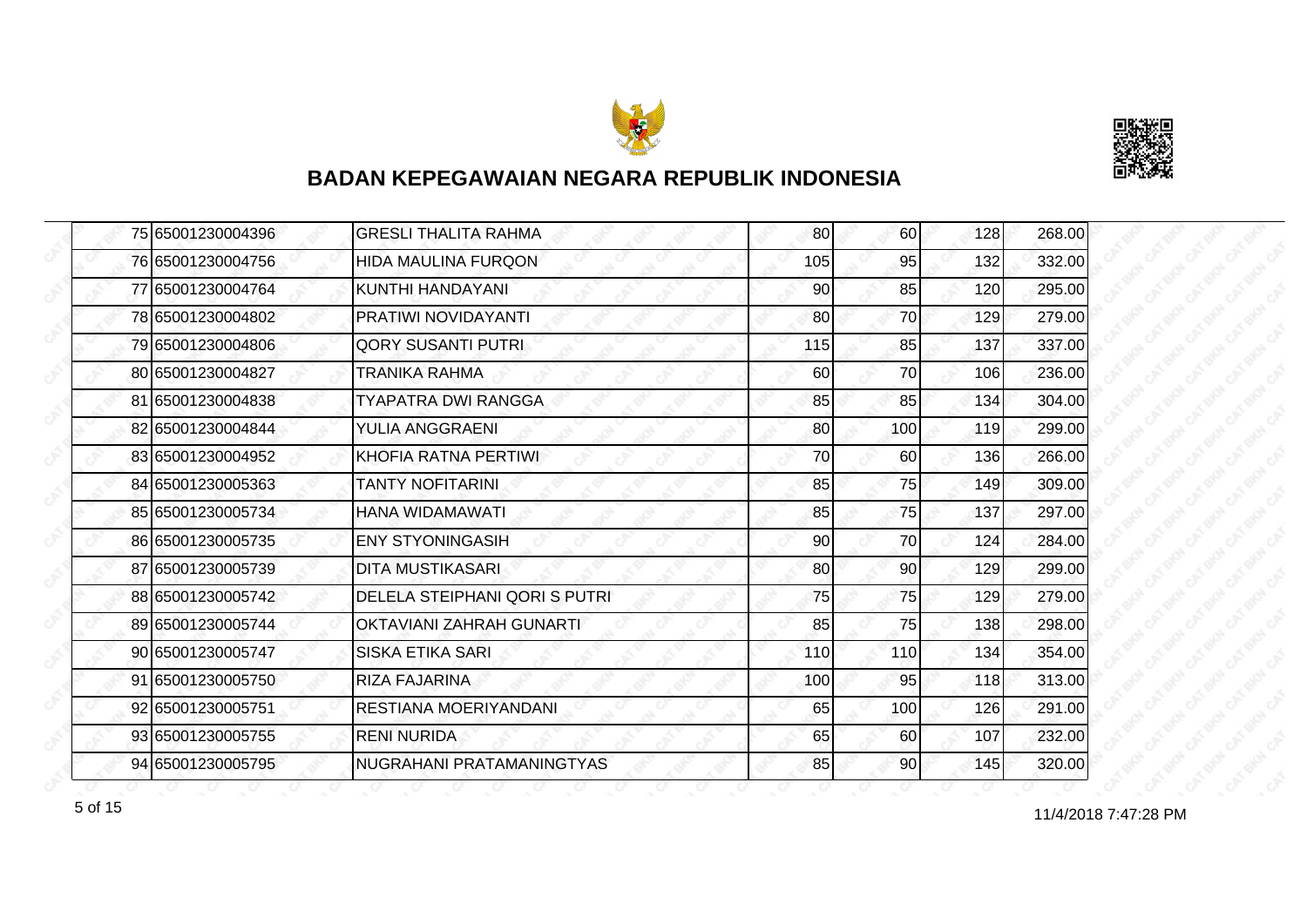



| 95 65001230005967  | <b>NOVI KARISMA</b>             | 100 | 75              | 139 | 314.00 |
|--------------------|---------------------------------|-----|-----------------|-----|--------|
| 96 65001230006444  | RAGIL ANGGARA PUTRI             | 90  | 105             | 132 | 327.00 |
| 97 65001230006451  | <b>SITI NUR ALFIAH</b>          | 55  | 60              | 124 | 239.00 |
| 98 65001230006475  | <b>DEVITA CANDRA NUGRAENI</b>   | 95  | 70              | 111 | 276.00 |
| 99 65001230007895  | EKA FATMA AMILIA                | 65  | 80              | 137 | 282.00 |
| 100 65001230007904 | <b>DEWI NURAFIANI</b>           | 75  | 30 <sup>°</sup> | 115 | 220.00 |
| 101 65001230007908 | <b>NUARITA SILVIA WATI</b>      | 100 | 50              | 121 | 271.00 |
| 102 65001230007914 | <b>NURMALASARI</b>              | 60  | 55              | 139 | 254.00 |
| 103 65001230007977 | PRAHASTUTI IVA KARTIKA          | 50  | 70              | 123 | 243.00 |
| 104 65001230007995 | <b>SITI NUR ALIFAH</b>          | 65  | 95              | 121 | 281.00 |
| 105 65001230012116 | <b>ANIQOTUL HIMMAH</b>          | 85  | 75              | 132 | 292.00 |
| 106 65001230012160 | ANITA DEWI PUSPITARINI          | 65  | 80              | 130 | 275.00 |
| 107 65001230012171 | <b>CYNTHIA RACHMATUS SHYAAM</b> | 65  | 85              | 136 | 286.00 |
| 108 65001230012311 | DWI ERNIA ROKHMAWATI            | 95  | 75              | 130 | 300.00 |
| 109 65001230012329 | ENDAH WAHYUNINGSIH              | 95  | 60              | 128 | 283.00 |
| 110 65001230012340 | FAIZZATIN INTIFADAH             | 75  | 95              | 134 | 304.00 |
| 111 65001230012351 | <b>FENNY ANNISA KURNIASARI</b>  | 95  | 110             | 134 | 339.00 |
| 112 65001230012359 | <b>HANI PURWANTI</b>            | 75  | 75              | 141 | 291.00 |
| 113 65001230012373 | <b>HUSNUL HAMIDIYAH</b>         | 110 | 90              | 130 | 330.00 |
| 114 65001230012386 | <b>LAILATUN NISFI</b>           | 70  | 65              | 144 | 279.00 |

11/4/2018 7:47:28 PM 6 of 15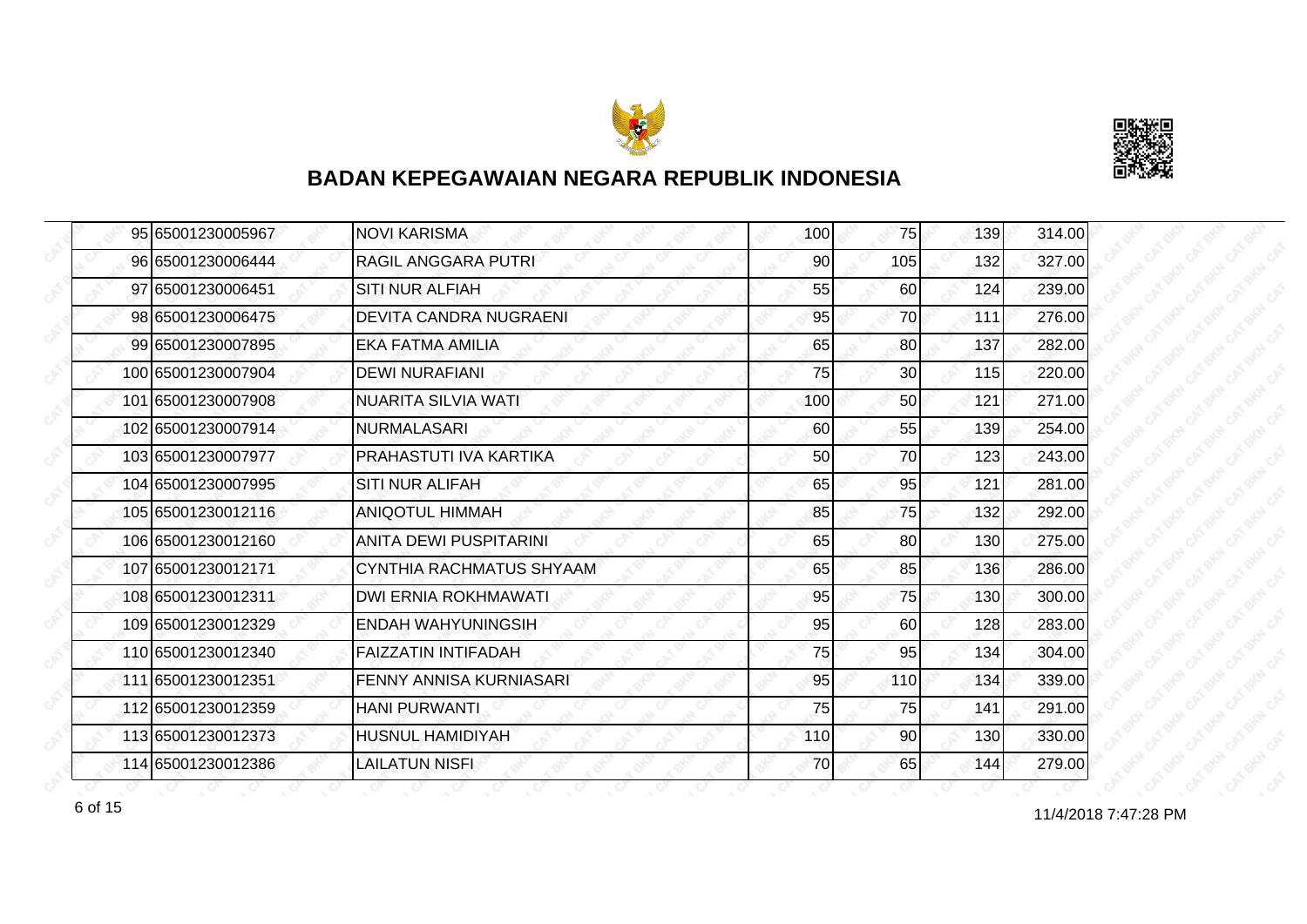



|  | 115 65001230012397 | <b>LISTIYANINGSIH</b>       | 90  | 70  | 119 | 279.00 |
|--|--------------------|-----------------------------|-----|-----|-----|--------|
|  | 116 65001230012407 | LUTHFIANA GARNIS SAFITRI    | 120 | 150 | 143 | 413.00 |
|  | 117 65001230012416 | NINDA SEPTI VIYANA          | 90  | 75  | 91  | 256.00 |
|  | 118 65001230012427 | <b>REZZA FARADINI</b>       | 120 | 105 | 136 | 361.00 |
|  | 119 65001230012431 | <b>RENI LEILIAWATI</b>      | 90  | 75  | 128 | 293.00 |
|  | 120 65001230012434 | ISTI AMANGKU TIWI           | 95  | 95  | 132 | 322.00 |
|  | 121 65001230012439 | RIZKA WIDI KARSANTI         | 85  | 65  | 140 | 290.00 |
|  | 122 65001230012445 | KHUSNUL CHOTIMAH            | 70  | 95  | 130 | 295.00 |
|  | 123 65001230012451 | KURNIA PUTRI PERTIWI        | 90  | 75  | 126 | 291.00 |
|  | 124 65001230012457 | RIZKI PUTRI WULANDARI       | 95  | 75  | 132 | 302.00 |
|  | 125 65001230012462 | <b>SELVI FITRIA HADI</b>    | 95  | 105 | 120 | 320.00 |
|  | 126 65001230012463 | <b>MAULIDIA FELASUFAH</b>   | 50  | 95  | 127 | 272.00 |
|  | 127 65001230012471 | <b>WINDA DIAN ISLAMIATI</b> | 40  | 60  | 139 | 239.00 |
|  | 128 65001230012478 | NENY TRI WIDIYARATNA        | 85  | 65  | 115 | 265.00 |
|  | 129 65001230012488 | <b>RENNI ANGGRAINI</b>      | 100 | 90  | 138 | 328.00 |
|  | 130 65001230012495 | <b>RENNY PUSPITASARI</b>    | 100 | 60  | 145 | 305.00 |
|  | 131 65001230012502 | RIKE RISZKI YUNITASARI      | 80  | 85  | 131 | 296.00 |
|  | 132 65001230012522 | TATIK FARIHA                | 90  | 85  | 142 | 317.00 |
|  | 133 65001230012550 | <b>ULFA YULIANA</b>         | 85  | 115 | 128 | 328.00 |
|  | 134 65001230012555 | <b>WITA RAHMAWATI</b>       | 85  | 65  | 122 | 272.00 |

11/4/2018 7:47:28 PM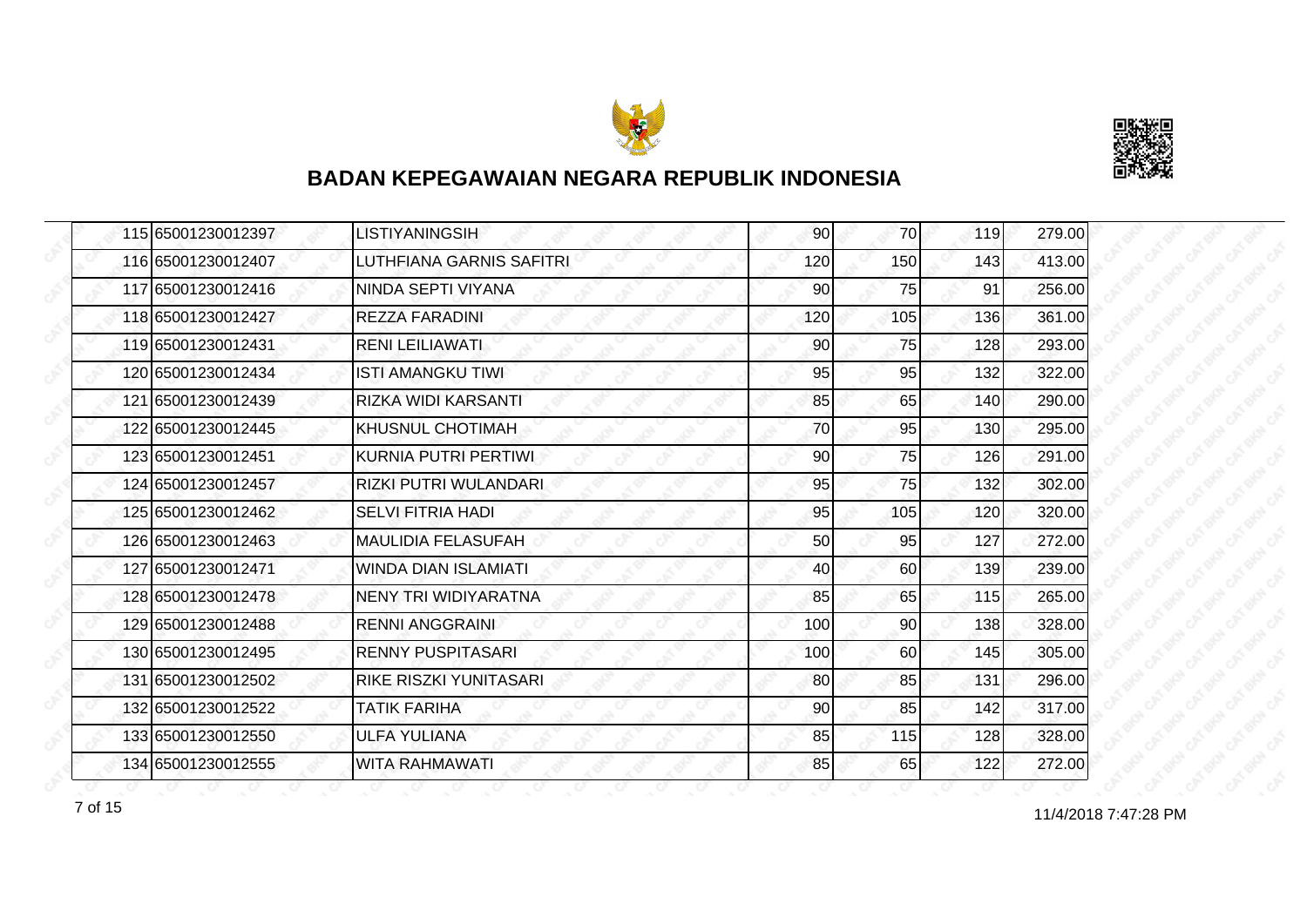



| 135 65001230012561 | YAFRA ANDI KISTI, SPD.     | 90  | 75  | 139 | 304.00 |
|--------------------|----------------------------|-----|-----|-----|--------|
| 136 65001230012586 | INONA ELANA KRISTIANA      | 105 | 80  | 130 | 315.00 |
| 137 65001230012925 | ANDHI NURUL AKTIFA         | 75  | 80  | 130 | 285.00 |
| 138 65001230012975 | <b>ATIKA DESYDERIA</b>     | 80  | 65  | 139 | 284.00 |
| 139 65001230012979 | <b>DWI YULI HERAWATI</b>   | 90  | 95  | 138 | 323.00 |
| 140 65001230013038 | <b>CHUSNUL CHOTIMAH</b>    | 90  | 75  | 128 | 293.00 |
| 141 65001230013041 | <b>DIAN PERMATASARI</b>    | 105 | 110 | 129 | 344.00 |
| 142 65001230013042 | DINASTUTI MULIA LIBRIYANTI | 100 | 65  | 110 | 275.00 |
| 143 65001230013043 | IEKA RAHAYU                | 80  | 65  | 121 | 266.00 |
| 144 65001230013045 | <b>GINA RIZQI MAULINA</b>  | 55  | 70  | 128 | 253.00 |
| 145 65001230013046 | <b>INDRIE RESPIA</b>       | 90  | 75  | 133 | 298.00 |
| 146 65001230013048 | LITA AMILIYA ROHANA        | 85  | 95  | 150 | 330.00 |
| 147 65001230013050 | <b>NISWATUL LAILA</b>      | 100 | 65  | 129 | 294.00 |
| 148 65001230013051 | NURRAHMA RAMADHANY         | 90  | 95  | 135 | 320.00 |
| 149 65001230013052 | <b>SITI KHOMZAH</b>        | 90  | 65  | 143 | 298.00 |
| 150 65001230013053 | VINDHA YULIA ADHELINA      | 80  | 110 | 111 | 301.00 |
| 151 65001230013565 | <b>CICIK HARIATI RUSNI</b> | 135 | 90  | 132 | 357.00 |
| 152 65001230013567 | <b>DESY DEWAYANTI</b>      | 95  | 85  | 141 | 321.00 |
| 153 65001230013568 | <b>DINDA PUSPITA</b>       | 85  | 100 | 131 | 316.00 |
| 154 65001230013569 | <b>DITA EKA WULANDARI</b>  | 90  | 50  | 114 | 254.00 |

11/4/2018 7:47:28 PM 8 of 15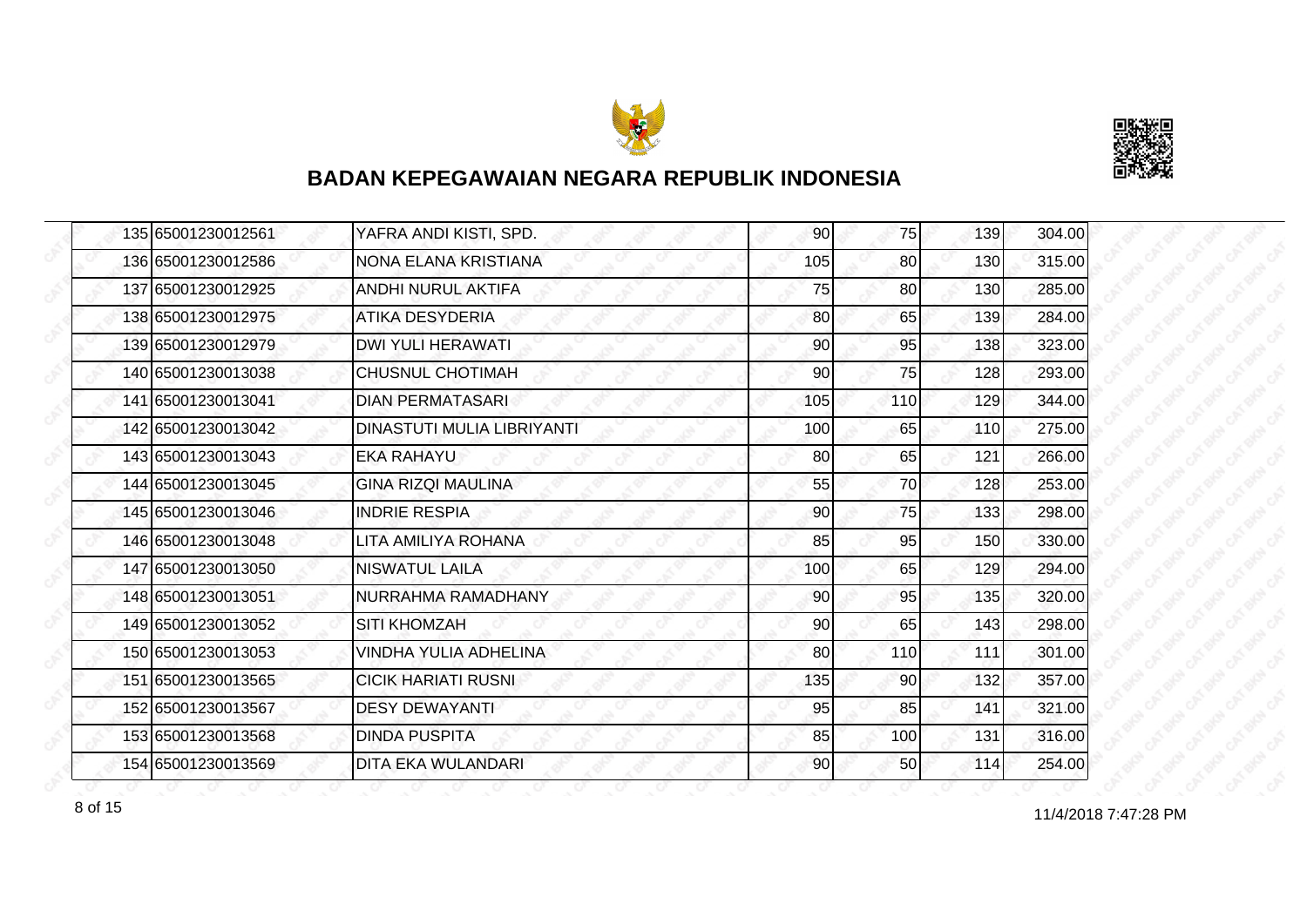



| 155 65001230013570 | <b>EMA SETIORINI</b>         | 85  | 70              | 144 | 299.00 |
|--------------------|------------------------------|-----|-----------------|-----|--------|
| 156 65001230014107 | <b>ANIES JUSMA</b>           | 85  | 50              | 113 | 248.00 |
| 157 65001230014112 | <b>HENY KUSUMA INDARWATI</b> | 90  | 100             | 140 | 330.00 |
| 158 65001230015257 | ANNA SAVIRA HAMID            | 95  | 70              | 150 | 315.00 |
| 159 65001230015259 | BERNIKHA SYAH PUTRI          | 80  | 90              | 131 | 301.00 |
| 160 65001230015261 | <b>DAMARESTU</b>             | 105 | 55              | 119 | 279.00 |
| 161 65001230015264 | EKA FITRI ARIES SANDI PUTRI  | 75  | 115             | 132 | 322.00 |
| 162 65001230015314 | DHIAN PRISTANIA WIDHININGSIH | 90  | 85              | 125 | 300.00 |
| 163 65001230015318 | <b>FRIDA AISYAH</b>          | 100 | 100             | 141 | 341.00 |
| 164 65001230015322 | <b>HIKMIYATUL UDHMA</b>      | 85  | 60              | 127 | 272.00 |
| 165 65001230015327 | <b>IKA APRILIA MARDIANTI</b> | 85  | 80              | 136 | 301.00 |
| 166 65001230015353 | <b>MARSELINA NUR FITRIA</b>  | 105 | 90              | 136 | 331.00 |
| 167 65001230015359 | IMEGA ROSITA KARTIKA SARI    | 115 | 65              | 127 | 307.00 |
| 168 65001230015381 | <b>NAILUL ULYA</b>           | 70  | 55              | 149 | 274.00 |
| 169 65001230015385 | <b>RITA PUSPITA SARI</b>     | 95  | 40              | 123 | 258.00 |
| 170 65001230015402 | SITI MIFTAKHUL KHOIRIYAH     | 105 | 105             | 131 | 341.00 |
| 171 65001230015416 | SRI HARYATIS.PD              | 100 | 70              | 150 | 320.00 |
| 172 65001230015425 | <b>SULASTRI INDAH WARI</b>   | 100 | 55              | 119 | 274.00 |
| 173 65001230015433 | <b>SUMARYATI MARFUAH</b>     | 95  | 70              | 139 | 304.00 |
| 174 65001230016189 | ALVIANA NIRMALASARI          | 40  | 30 <sub>0</sub> | 129 | 199.00 |

11/4/2018 7:47:28 PM 9 of 15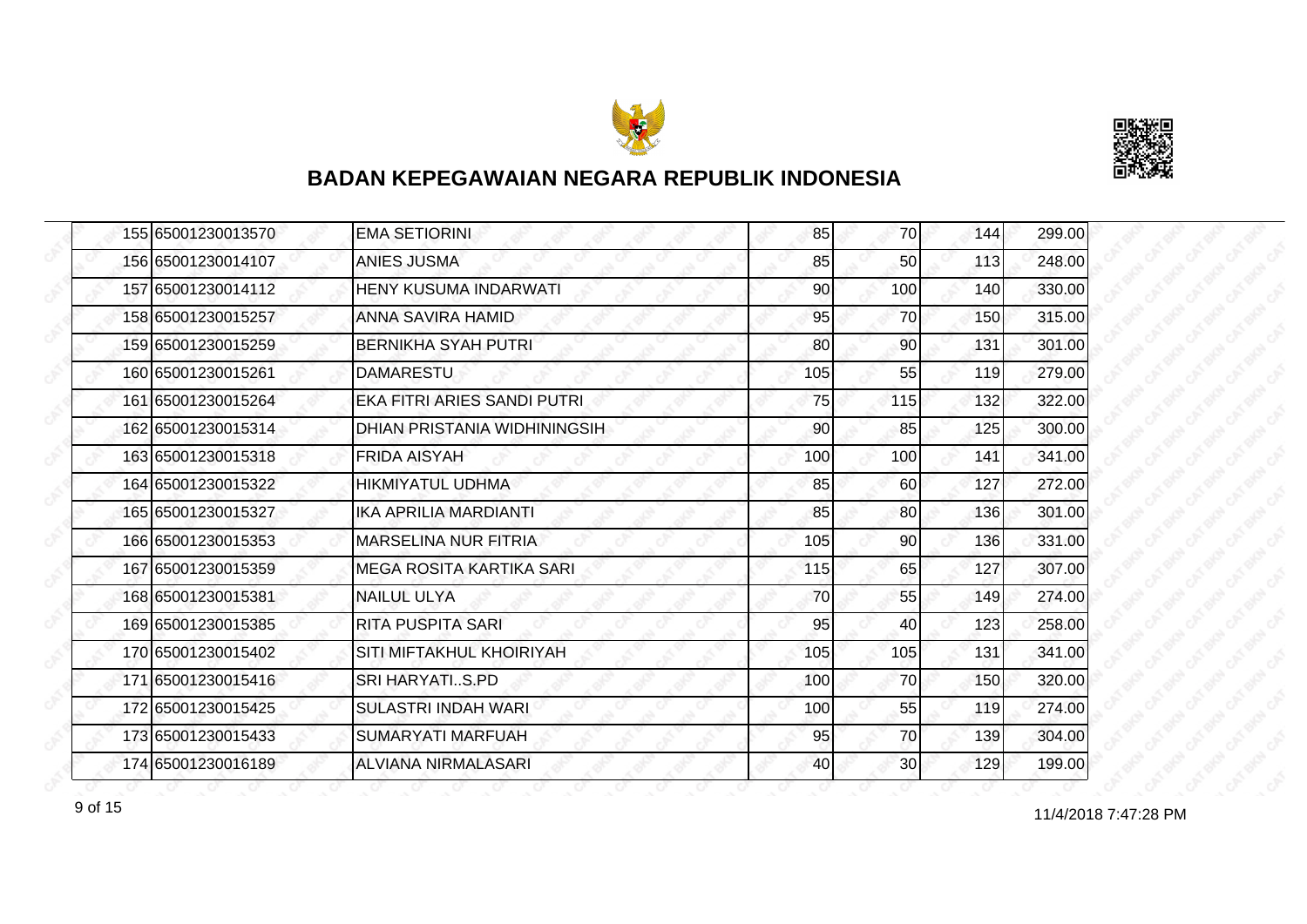



| 175 65001230016190 | <b>AMELIA FEBRIANA</b>        | 65  | 40              | 116 | 221.00 |
|--------------------|-------------------------------|-----|-----------------|-----|--------|
| 176 65001230017115 | <b>AYU RATNA SARI</b>         | 90  | 70              | 100 | 260.00 |
| 177 65001230017116 | DARYA ANINDHITA ARYUNANI      | 80  | 60              | 119 | 259.00 |
| 178 65001230017118 | <b>DITA PRATIWI</b>           | 95  | 60 <sup>1</sup> | 116 | 271.00 |
| 179 65001230017119 | ERLANDA DAYSI MAHENDRA ASTUTI | 80  | 90              | 132 | 302.00 |
| 180 65001230017120 | <b>IRVINA RESTU HANDAYANI</b> | 115 | 105             | 131 | 351.00 |
| 181 65001230017121 | <b>LAILATUR ROHMAH</b>        | 65  | 85              | 111 | 261.00 |
| 182 65001230017122 | MAULIDA OKTAVIANA AL-HUDA     | 90  | 115             | 142 | 347.00 |
| 183 65001230017125 | ROSI YULIAWATI                | 70  | 65              | 122 | 257.00 |
| 184 65001230017374 | SEPTYANI TRI WAHYUNI          | 75  | 75              | 131 | 281.00 |
| 185 65001230017378 | YUANITA ARI MINARSO           | 75  | 65              | 139 | 279.00 |
| 186 65001230017500 | <b>SRILESTARI</b>             | 80  | 40              | 140 | 260.00 |
| 187 65001230018137 | FARAH NURUL ISTIQOMAH         | 105 | 115             | 119 | 339.00 |
| 188 65001230019188 | FERIAN CHAYANING RIYASTUTI    | 90  | 70              | 136 | 296.00 |
| 189 65001230019202 | <b>FIRDA SAFITRI</b>          | 65  | 75              | 128 | 268.00 |
| 190 65001230019280 | FRISKA WIDYA OKTAVIANI        | 120 | 100             | 135 | 355.00 |
| 191 65001230019297 | <b>HIDAYATIL HUSNA</b>        | 85  | 85              | 132 | 302.00 |
| 192 65001230019303 | HUSNUL KHOTIMAH               | 85  | 65              | 145 | 295.00 |
| 193 65001230019310 | <b>INTAN AYU DIAN NAVITA</b>  | 110 | 90              | 124 | 324.00 |
| 194 65001230019317 | <b>KRISTINA ANGGRAINI</b>     | 75  | <b>60</b>       | 116 | 251.00 |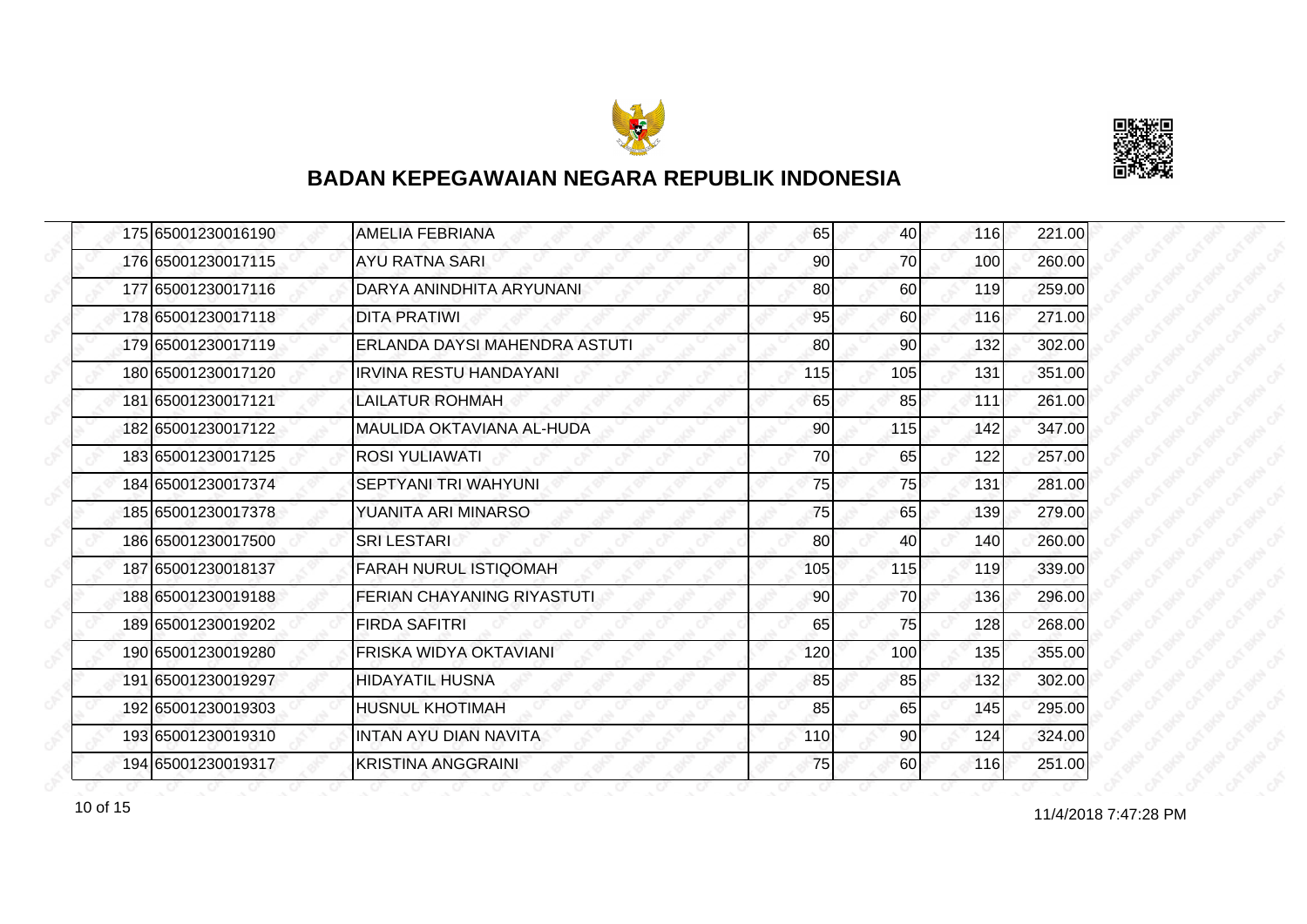



| 195 65001230019331 | <b>AISYATUS SOLIHAH</b>        | 100 | 65              | 126 | 291.00 |
|--------------------|--------------------------------|-----|-----------------|-----|--------|
| 196 65001230019337 | ANITA RIZKI UTAMININGTYAS      | 70  | 85              | 134 | 289.00 |
| 197 65001230019342 | AYU DEWI PREANNE KARLOS        | 90  | 65              | 113 | 268.00 |
| 198 65001230019345 | BETTY NISMA ANUGRAHENI         | 60  | 55              | 126 | 241.00 |
| 199 65001230019346 | <b>NUR IMROATUL MUFIDAH</b>    | 85  | 65              | 141 | 291.00 |
| 200 65001230019347 | ANNISA SABILA                  | 75  | 80              | 132 | 287.00 |
| 201 65001230019355 | <b>EMY MASYITOH ISTIGFARIN</b> | 80  | 75I             | 134 | 289.00 |
| 202 65001230019357 | TITIS IKA ARUMA RESKHI         | 70  | 45              | 133 | 248.00 |
| 203 65001230019360 | <b>EVA FEBRAYANTI</b>          | 70  | 110             | 141 | 321.00 |
| 204 65001230019365 | <b>FEBRIANA RESTUNING TYAS</b> | 80  | 95              | 125 | 300.00 |
| 205 65001230019388 | <b>WAHYUNINGDYAH</b>           | 105 | 110             | 136 | 351.00 |
| 206 65001230019403 | YUKE MARTHA ASTUTIK            | 80  | 65              | 127 | 272.00 |
| 207 65001230019838 | ANDINI WIDA ARIMBI             | 75  | 70              | 142 | 287.00 |
| 208 65001230019847 | <b>ANNE IRMAYANTI</b>          | 90  | 75              | 136 | 301.00 |
| 209 65001230019855 | <b>ANNISA RAHMAH</b>           | 135 | 105             | 143 | 383.00 |
| 210 65001230019860 | <b>ASTIE RISDI PRATIWI</b>     | 95  | 90 <sub>0</sub> | 122 | 307.00 |
| 211 65001230019862 | ATIM MUFARRIDAH                | 110 | 95              | 142 | 347.00 |
| 212 65001230019867 | <b>DIANA DWI MAHANANI</b>      | 75  | 70              | 139 | 284.00 |
| 213 65001230019870 | <b>EKA NUR FAUZIAH</b>         | 80  | 40              | 143 | 263.00 |
| 214 65001230019871 | <b>IKA NOUR MALINDA</b>        | 105 | 60              | 126 | 291.00 |

11 of 15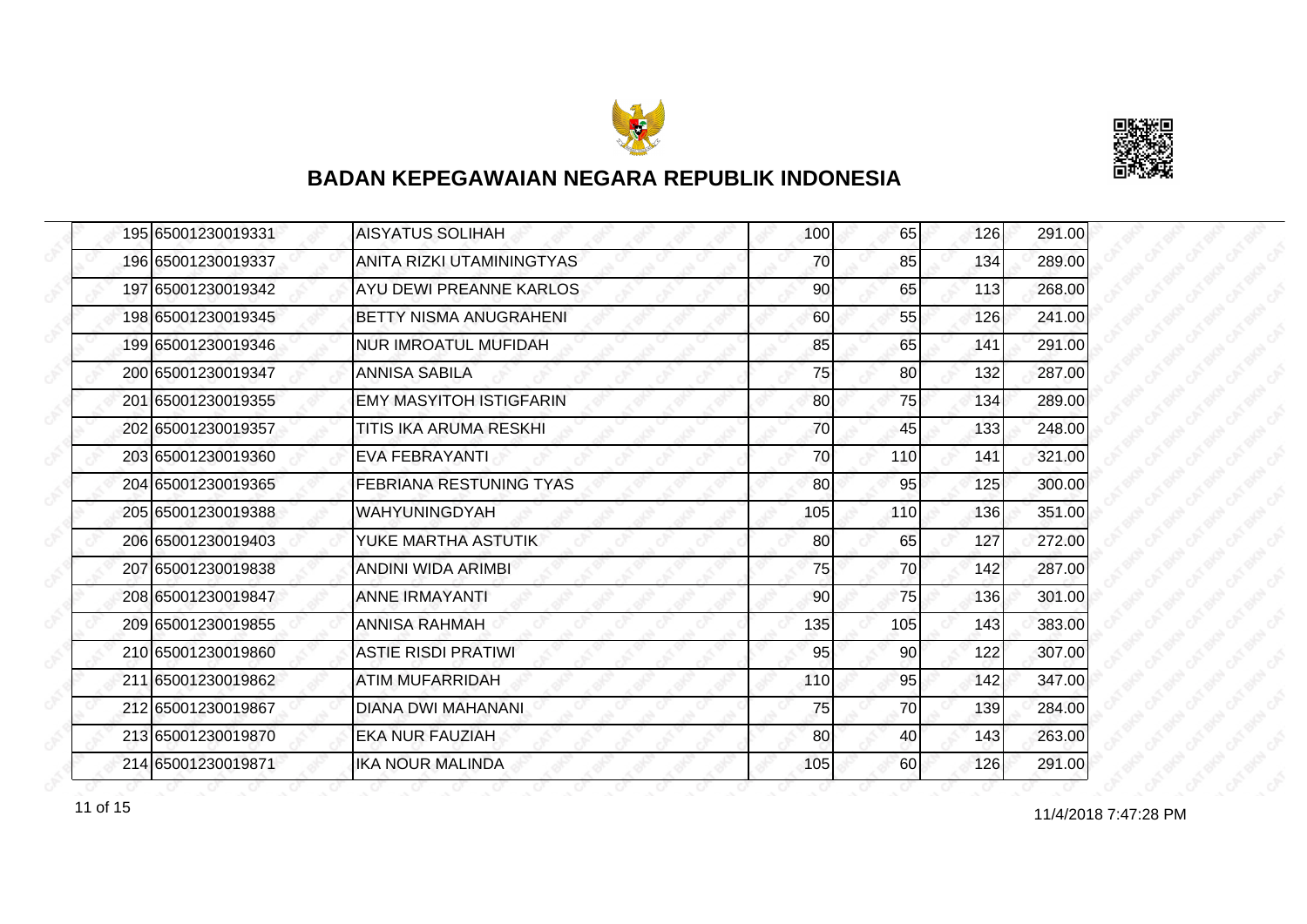



| 215 65001230020078 | <b>ZUHRIYATUS SA'ADAH</b>   | 90  | 70  | 144 | 304.00 |
|--------------------|-----------------------------|-----|-----|-----|--------|
| 216 65001230020957 | SITI ROHIMATUN SAHLA        | 120 | 85  | 146 | 351.00 |
| 217 65001230020994 | <b>IRMA QURROTA A'YUN</b>   | 80  | 95  | 150 | 325.00 |
| 218 65001230021016 | <b>MAULINA ALFIANA</b>      | 90  | 60  | 135 | 285.00 |
| 219 65001230021087 | YASHINTA CHANDRANI ELMALIES | 95  | 115 | 115 | 325.00 |
| 220 65001230021095 | YESSI CANDRA RIZKA SARI     | 100 | 55  | 141 | 296.00 |
| 221 65001230023852 | LENY DYAH PITALOKA          | 90  | 115 | 133 | 338.00 |
| 222165001230023859 | <b>SRI LANJARI</b>          | 75  | 65  | 126 | 266.00 |
| 223165001230024911 | AYU MELINDA SARI            | 85  | 100 | 127 | 312.00 |
| 224 65001230024924 | <b>DWI AYU ARIASTUTI</b>    | 65  | 75  | 139 | 279.00 |
| 225 65001230024931 | <b>FRANSISCA GIOVANI</b>    | 85  | 70  | 133 | 288.00 |
| 226165001230024938 | IDA IKLIMATUS SADIYAH       | 90  | 65  | 128 | 283.00 |
| 227 65001230024945 | LIA NUR WAHDIYATI           | 105 | 60  | 118 | 283.00 |
| 228 65001230024967 | MAHARANI KATARINA SHINTA    | 85  | 85  | 135 | 305.00 |
| 229 65001230024979 | NOVITA FITRIYANI            | 65  | 70  | 125 | 260.00 |
| 230 65001230024993 | RAKHMANIA WULANDARI         | 75  | 85  | 120 | 280.00 |
| 231 65001230025001 | RIZKY NAFILA MASYA          | 80  | 90  | 131 | 301.00 |
| 232 65001230025010 | THIA JUWITA FAJARWATI       | 125 | 115 | 126 | 366.00 |
| 233 65001230025031 | RISKA HARIYANTI RAHAYU      | 60  | 70  | 126 | 256.00 |
| 234 65001230025039 | <b>SITI MUBAROKAH</b>       | 105 | 80  | 126 | 311.00 |

12 of 15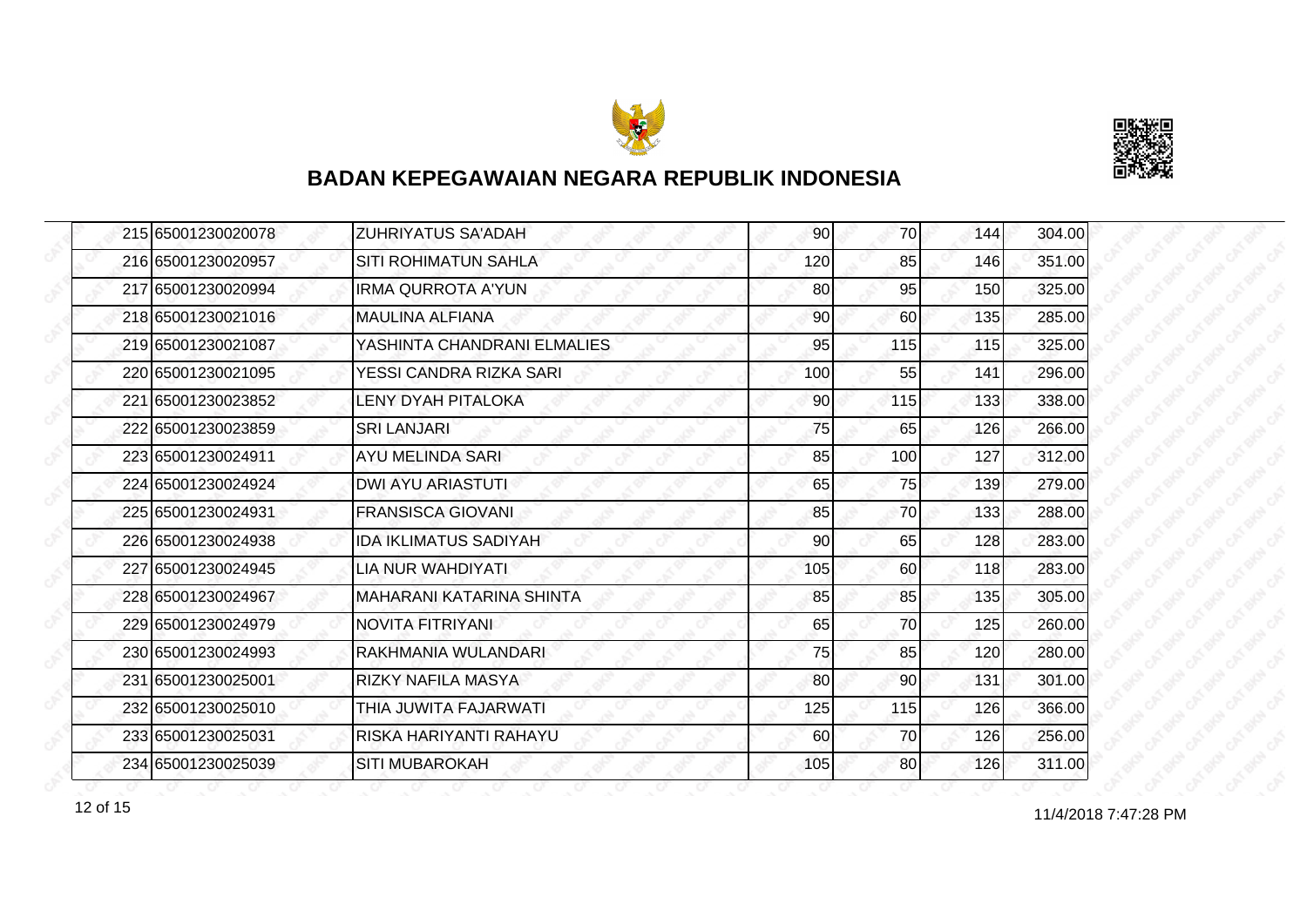



| 235 65001230025044 | ROSIKA WARDA NUR SAFIRIL      | 100 | 100 <sup>1</sup> | 122 | 322.00 |
|--------------------|-------------------------------|-----|------------------|-----|--------|
| 236 65001230025051 | <b>WAHYU DIANA SARI</b>       | 85  | 75               | 116 | 276.00 |
| 237 65001230025096 | <b>HANIFAH ISNA PALUPI</b>    | 90  | 80               | 129 | 299.00 |
| 238 65001230025135 | <b>IVA NILASARI NUR CAHYA</b> | 100 | 70               | 129 | 299.00 |
| 239 65001230025161 | AGUSTINA KURNIASARI           | 120 | 80               | 135 | 335.00 |
| 240 65001230025179 | ANGESTHI RAHAYU               | 70  | 105              | 142 | 317.00 |
| 241 65001230025212 | DIAH WAHYUNI INDRIANAWATI     | 90  | 100              | 125 | 315.00 |
| 242 65001230025219 | <b>NURUL ISTIQOMAH</b>        | 75  | 85               | 119 | 279.00 |
| 243 65001230025226 | NEVIA OCTA PERMATASARI        | 65  | 70               | 133 | 268.00 |
| 244 65001230025273 | FIKROTUZ ZAKIYAH              | 110 | 65               | 132 | 307.00 |
| 245 65001230025310 | <b>LENNY PUSPITASARI</b>      | 95  | 85               | 127 | 307.00 |
| 246 65001230025315 | <b>MARINDA ROHMAWATI</b>      | 90  | 70               | 138 | 298.00 |
| 247 65001230025324 | <b>NELA NOVITA SARI</b>       | 65  | 55               | 122 | 242.00 |
| 248 65001230025327 | <b>NUR FADILATIS SA'ADAH</b>  | 95  | 60               | 133 | 288.00 |
| 249 65001230025329 | <b>NUR ROSITA</b>             | 115 | 80               | 125 | 320.00 |
| 250 65001230025335 | <b>NURHIDAYATI</b>            | 115 | 95               | 141 | 351.00 |
| 251 65001230025337 | <b>RIRIN KUSWORO RINI</b>     | 70  | 40               | 128 | 238.00 |
| 252165001230025340 | SASI KARANI NOVIYANTI         | 75  | 75               | 130 | 280.00 |
| 253 65001230025342 | <b>SIRAH MUSTAQIMAH</b>       | 70  | 75               | 133 | 278.00 |
| 254 65001230025347 | <b>TITA HANDAYANI</b>         | 55  | 85               | 125 | 265.00 |

13 of 15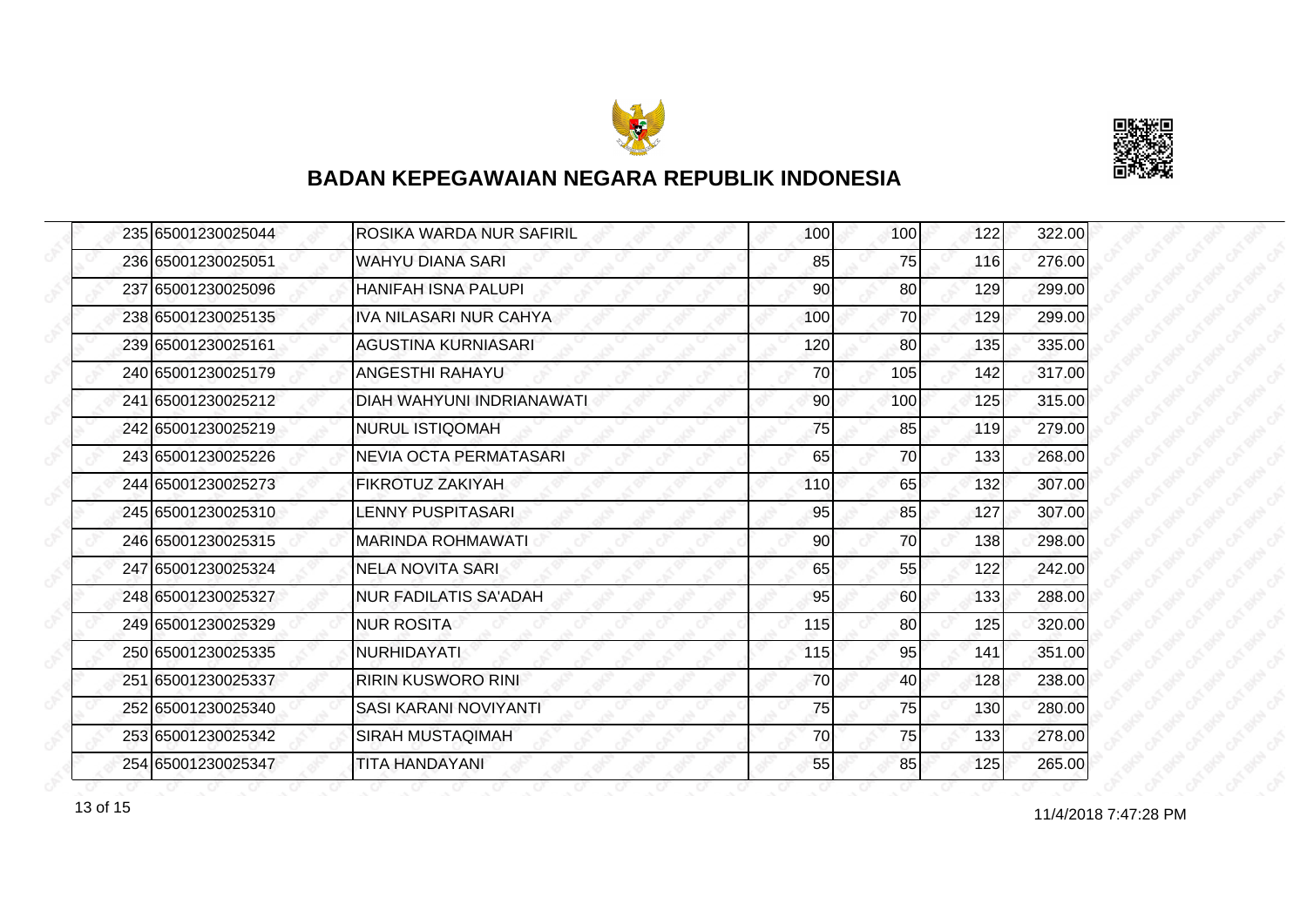



| <b>VIVIAN LARASATI PRAKASIWI</b>                                                                                                                                                                                                                                                                                                       | 80  | 90  | 105 | 275.00 |
|----------------------------------------------------------------------------------------------------------------------------------------------------------------------------------------------------------------------------------------------------------------------------------------------------------------------------------------|-----|-----|-----|--------|
| YAYAN SAFITRI                                                                                                                                                                                                                                                                                                                          | 105 | 70  | 134 | 309.00 |
| <b>ISMY CATUR RAHMAWATI</b>                                                                                                                                                                                                                                                                                                            | 75  | 120 | 129 | 324.00 |
| <b>NURUL AINI HASANAH</b>                                                                                                                                                                                                                                                                                                              | 40  | 45  | 126 | 211.00 |
| <b>INDAH SURAYA</b>                                                                                                                                                                                                                                                                                                                    | 75  | 65  | 133 | 273.00 |
| RAUDHOTUL MUNAWWAROH                                                                                                                                                                                                                                                                                                                   | 80  | 45  | 118 | 243.00 |
| <b>PIPIT NOPITASARI</b>                                                                                                                                                                                                                                                                                                                | 75  | 80I | 112 | 267.00 |
| SYAFI RILLA SARI MAGHFUROH                                                                                                                                                                                                                                                                                                             | 85  | 75  | 128 | 288.00 |
| IRMA SAFITRI, S.Pd                                                                                                                                                                                                                                                                                                                     | 75  | 90  | 137 | 302.00 |
| FIRSTA NOVIKA AGHANIYU                                                                                                                                                                                                                                                                                                                 | 115 | 85  | 144 | 344.00 |
| <b>ENNIS FAUZIA</b>                                                                                                                                                                                                                                                                                                                    | 90  | 70  | 133 | 293.00 |
| LILIK RAHAYU                                                                                                                                                                                                                                                                                                                           | 80  | 75  | 135 | 290.00 |
| LINA DAMAYANTI                                                                                                                                                                                                                                                                                                                         | 100 | 60  | 117 | 277.00 |
| <b>RARAS ATIKA DEWANTI</b>                                                                                                                                                                                                                                                                                                             | 70  | 50  | 126 | 246.00 |
| <b>NUR AIDATUS SHOLIHAH, S.Pd.</b>                                                                                                                                                                                                                                                                                                     | 110 | 55  | 146 | 311.00 |
| 255 65001230025350<br>256 65001230025353<br>257 65001230025355<br>258165001230025454<br>259 65001230025461<br>260 65001230025470<br>261 65001230025484<br>262 65001230025486<br>263 65001230027174<br>264 65001230027631<br>265 65001230027633<br>266 65001230027639<br>267 65001230027650<br>268 65001230027653<br>269 65001230028422 |     |     |     |        |